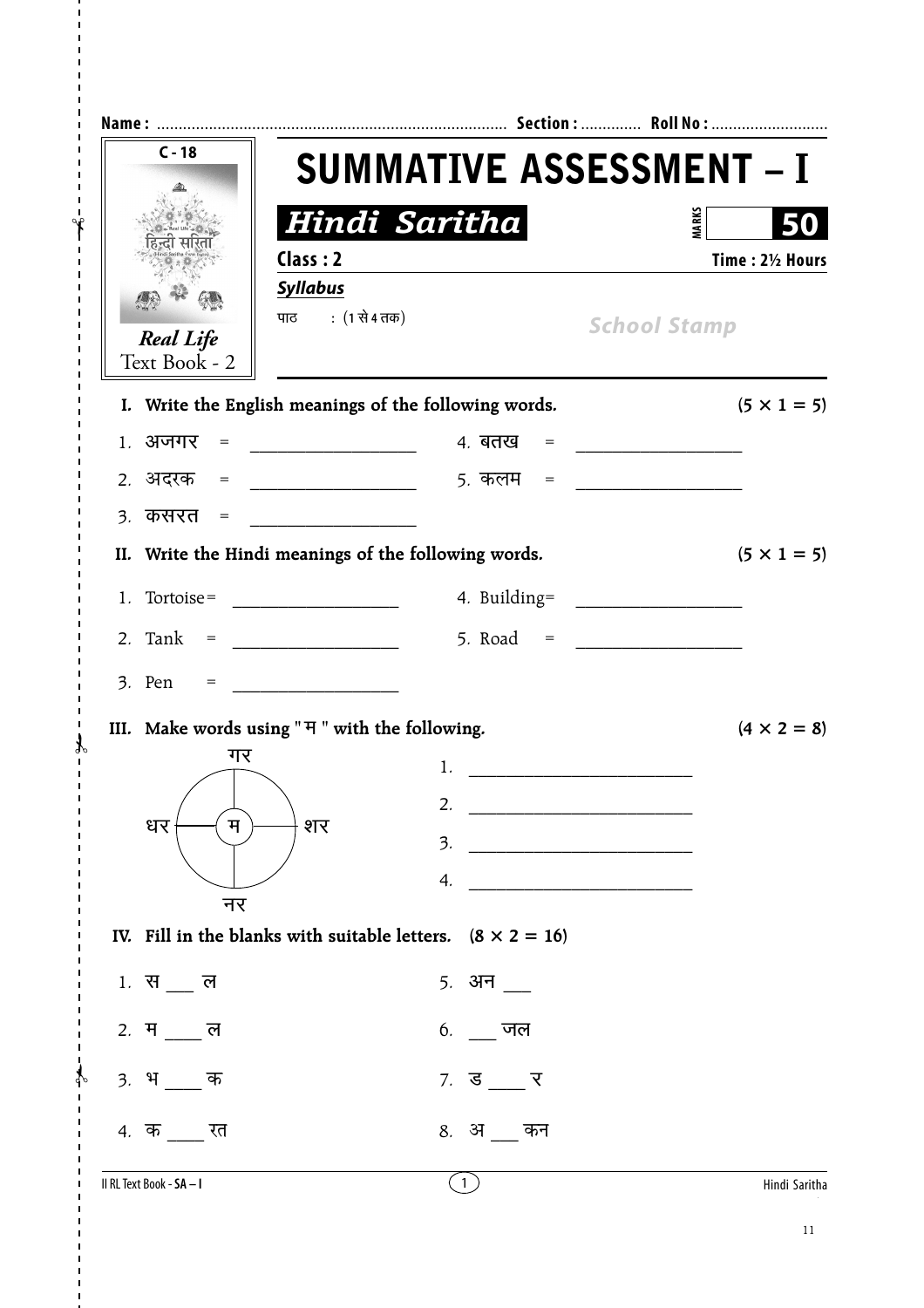$(6 \times 1 = 6)$ 



\*\*\*

 $(10)$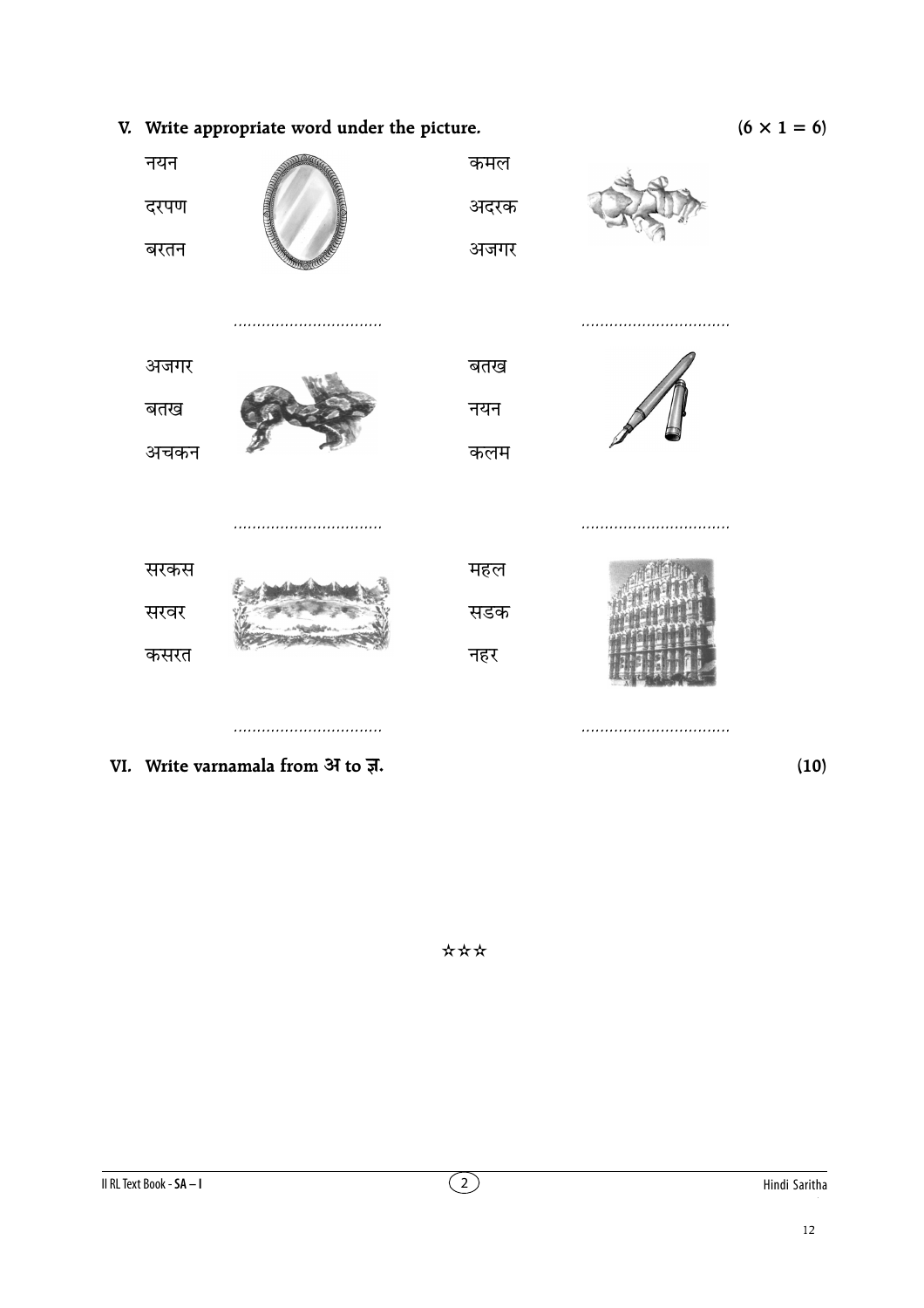| $C - 18$                                                    |                 | <b>SUMMATIVE ASSESSMENT - II</b> |     |                                   |                   |     |                     |              |    |                     |
|-------------------------------------------------------------|-----------------|----------------------------------|-----|-----------------------------------|-------------------|-----|---------------------|--------------|----|---------------------|
|                                                             |                 | Hindi Saritha                    |     |                                   |                   |     |                     | <b>MARKS</b> |    |                     |
|                                                             | Class: 2        |                                  |     |                                   |                   |     |                     |              |    | Time: 21/2 Hours    |
|                                                             | <b>Syllabus</b> |                                  |     |                                   |                   |     |                     |              |    |                     |
| <b>Real Life</b>                                            | पाठ             | : (1 से 8 तक)                    |     |                                   |                   |     | <b>School Stamp</b> |              |    |                     |
| Text Book - 2                                               |                 |                                  |     |                                   |                   |     |                     |              |    |                     |
| I. Write the symbols of the vowels given below.             |                 |                                  |     |                                   |                   |     |                     |              |    | (5)                 |
| अ<br>आ                                                      | ई<br>इ          | उ                                | ऊ   | ऋ                                 | ए                 | ऐ   | ओ                   | औ            | अं | अः                  |
|                                                             |                 |                                  |     |                                   |                   |     |                     |              |    |                     |
| II. Write the English meanings of the following words.      |                 |                                  |     |                                   |                   |     |                     |              |    | $(6 \times 1 = 6)$  |
| सियार =<br>1.                                               |                 |                                  |     | 4. गिलास                          |                   |     |                     |              |    |                     |
| ऋषभ<br>2.<br>$=$                                            |                 |                                  |     | 5. किला                           | $=$               |     |                     |              |    |                     |
| ३. फल<br>$\hspace*{0.4em} = \hspace*{0.4em}$                |                 |                                  |     | 6. कमल                            | $\!\!\!=\!\!\!\!$ |     |                     |              |    |                     |
| III. Write the Hindi meanings of the following words.       |                 |                                  |     |                                   |                   |     |                     |              |    | $(6 \times 1 = 6)$  |
| 1. Coat<br>$=$                                              |                 |                                  |     | 4. Canal                          |                   | $=$ |                     |              |    |                     |
| 2. Mirror<br>$=$                                            |                 |                                  |     | 5. Book                           |                   | $=$ |                     |              |    |                     |
| Farmer<br>3.<br>$=$                                         |                 |                                  |     | 6. Road                           |                   | $=$ |                     |              |    |                     |
| IV. Write the following.                                    |                 |                                  |     |                                   |                   |     |                     |              |    | $(4 \times 2 = 8)$  |
| 1. क $+$ + $+$ $=$ $+$ $+$ $+$ $=$                          |                 |                                  |     | $=$                               |                   |     |                     |              |    |                     |
| 2. श + + + $\overline{p}$ + $\overline{p}$ + $\overline{p}$ |                 |                                  |     | $=$                               |                   |     |                     |              |    |                     |
|                                                             |                 |                                  |     | $\hspace{1.6cm} = \hspace{1.6cm}$ |                   |     |                     |              |    |                     |
| 4. स $+$ f + त + T                                          |                 |                                  | + र | $\hspace{1.6cm} = \hspace{1.6cm}$ |                   |     |                     |              |    |                     |
| V. Fill in the blanks with suitable letters.                |                 |                                  |     |                                   |                   |     |                     |              |    | $(9 \times 2 = 18)$ |
| $1.$ कि $\equiv$ ड                                          |                 |                                  |     | 6. चि $\overline{\phantom{a}}$ ण  |                   |     |                     |              |    |                     |
| $2. \, \bar{\mathbf{d}}$ या                                 |                 |                                  |     | <i>7.</i> मि ई                    |                   |     |                     |              |    |                     |
| <u>3.</u> ड या                                              |                 |                                  |     | 8. ब ख                            |                   |     |                     |              |    |                     |
| 4. चिं टा                                                   |                 |                                  |     | 9. कृ ण                           |                   |     |                     |              |    |                     |
| <u>5. शिप</u> र                                             |                 |                                  |     |                                   |                   |     |                     |              |    |                     |
| II RL Text Book - SA - II                                   |                 |                                  |     | (1)                               |                   |     |                     |              |    | Hindi Saritha       |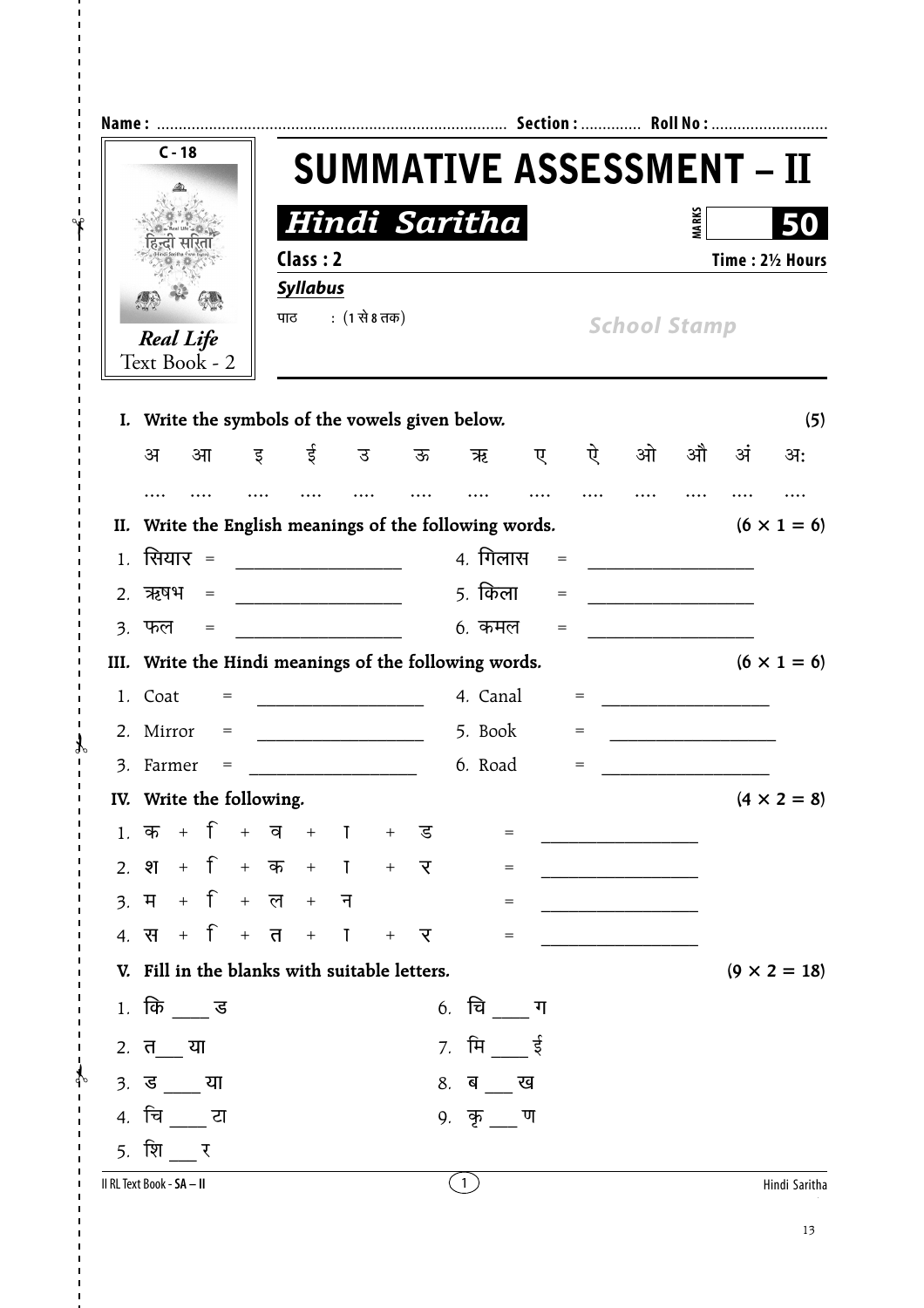$(7 \times 1 = 7)$ 

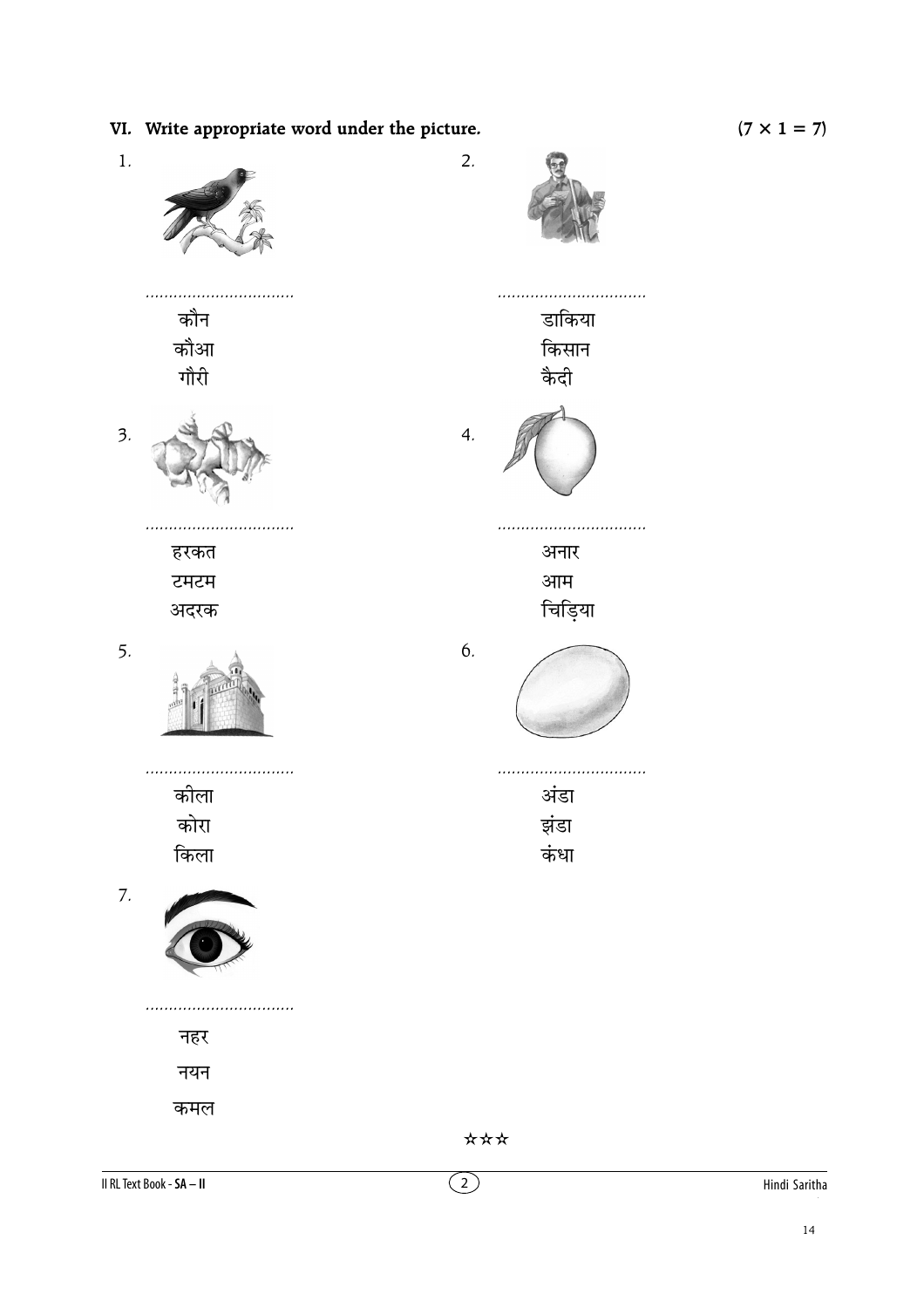| $C - 18$                                                 |                                                        |                                   |           |                             |              |                    |
|----------------------------------------------------------|--------------------------------------------------------|-----------------------------------|-----------|-----------------------------|--------------|--------------------|
|                                                          |                                                        | <b>SUMMATIVE ASSESSMENT - III</b> |           |                             |              |                    |
|                                                          |                                                        | Hindi Saritha                     |           |                             | <b>MARKS</b> |                    |
|                                                          | Class: 2                                               |                                   |           |                             |              | Time: 21/2 Hours   |
|                                                          | <b>Syllabus</b>                                        |                                   |           |                             |              |                    |
| <b>Real Life</b>                                         | पाठ : (1 से 11 तक)                                     |                                   |           | <b>School Stamp</b>         |              |                    |
| Text Book - 2                                            |                                                        |                                   |           |                             |              |                    |
|                                                          | I. Write the symbols of the vowels given below.        |                                   |           |                             |              | (4)                |
| अ<br>आ                                                   | इई उऊऋ                                                 |                                   |           | ए ऐ ओ                       | औ अं         | अः                 |
|                                                          |                                                        |                                   |           |                             |              |                    |
|                                                          | II. Write the English meanings of the following words. |                                   |           |                             |              | $(5 \times 1 = 5)$ |
| 1. चूहा                                                  | = ___________________________ 4. चाकू                  |                                   |           | = <u>__________________</u> |              |                    |
|                                                          |                                                        |                                   |           |                             |              |                    |
| <u>3. कसरत =</u>                                         |                                                        |                                   |           |                             |              |                    |
| III. Write the Hindi meanings of the following words.    |                                                        |                                   |           |                             |              | $(5 \times 1 = 5)$ |
|                                                          |                                                        |                                   |           |                             |              |                    |
| 2. Palace                                                | $=$                                                    |                                   | 5. Pillar | $=$                         |              |                    |
| 3. Goat                                                  | $=$                                                    |                                   |           |                             |              |                    |
| IV. Put the symbol of $" \circ "$ to the correct letter. |                                                        |                                   |           |                             |              | $(4 \times 1 = 4)$ |
| 1 <i>.</i> आल                                            | <u> 1980 - Andrea Albert III, politik ar filozof (</u> | 3. सरज – <u>______________</u> _  |           |                             |              |                    |
| 2. झला                                                   | <u> 1989 - Johann Barbara, martin a</u>                |                                   |           |                             |              |                    |
|                                                          | V. Fill in the blanks with suitable words.             |                                   |           |                             |              | $(8 \times 1 = 8)$ |
| $1.$ ओ __ली                                              |                                                        | 5. $\Pi$ __                       |           |                             |              |                    |
| 2. $\frac{1}{3}$ $\frac{1}{2}$ या                        |                                                        | 6. सर __ स                        |           |                             |              |                    |
| 3. अम ___ द                                              |                                                        | 7. कबू ___ र                      |           |                             |              |                    |
| 4. इ_ली                                                  |                                                        | 8. ध <sub>__</sub> ती             |           |                             |              |                    |
|                                                          |                                                        |                                   |           |                             |              |                    |

 $\mathbf{d}$ 

 $\overline{1}$  $\mathcal{A}$